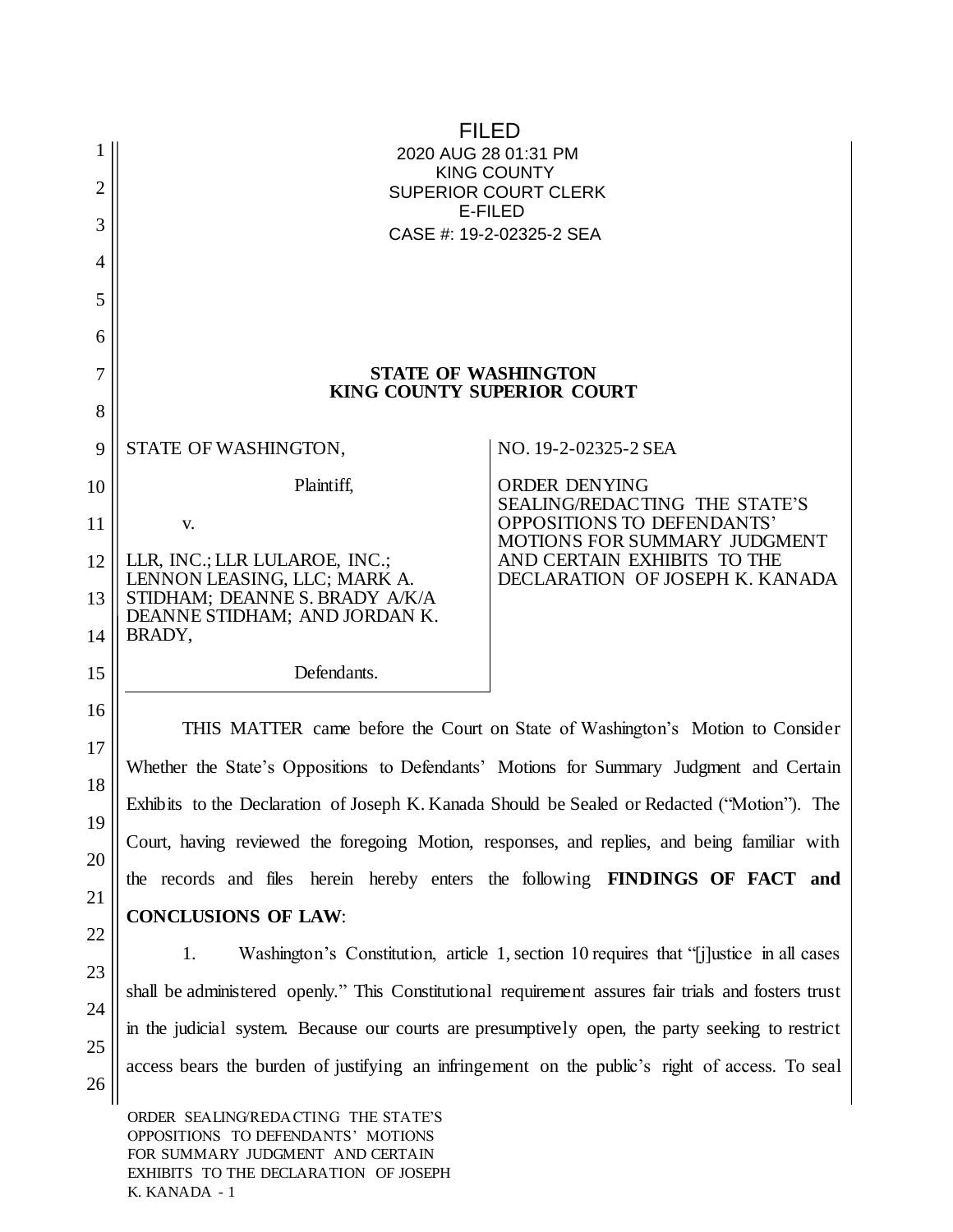1 2 3 4 court records, the party requesting sealing has the burden of establishing that a sufficient basis exists to justify such an order. The law also requires the Court to weigh competing interests, consider less restrictive methods, and ensure that any order to seal is not broader in application or duration than necessary.

5 6 7 2. The Court must enter written findings establishing that sealing or redacting is justified by identified, compelling privacy or safety concerns which outweigh the public interest. GR 15(c)(2); *State v. Waldon*, 148 Wn. App. 952, 202 P.3d 325 (2009).

8 9 10 11 12 3. Summary judgment effectively adjudicates the substantive rights of the parties, just like a full trial. Accordingly, when previously sealed discovery documents are attached in support of a summary judgment motion, they lose their character as the raw fruits of discovery. Such documents may not be kept from public view "without some overriding interest" requiring secrecy. *Dreiling v. Jain*, 151 Wn.2d at 910, 93 P.3d at 867 (2004).

13 14 15 16 17 4. Defendants have failed to sustain their burden of establishing that any compelling reasons exist to justify sealing or redacting Exhibits Nos. 2, 3, 8, 9, 18, 20, 21, 32, 34, 35, 36, 38, 42, 46, 47, 48, 49, 52, 62, and 65 or the sections of the Oppositions to Defendants' motions for summary judgment, Kanada Declaration, and Supplemental Kanada Declaration quoting or referring to exhibits marked as "Confidential."

18 19 5. Having entered the above **FINDINGS AND CONCLUSIONS**, it is hereby **ORDERED, ADJUDGED, and DECREED that** 

**For the purposes of the Summary Judgment Motion, Plaintiff's Motion to Consider Whether Certain Declaration Exhibits Should be Sealed/Redacted is DENIED.** 

**The State is hereby authorized to file unredacted copies of (1) the State of Washington's Opposition to Defendants' Motion For Summary Judgment On Plaintiff's Pyramid Scheme Claim (Count I); (2) the State of Washington's Opposition to Defendant Jordan Brady's Motion For Summary Judgment; (3) the Declaration of Joseph K. Kanada in Support of the State of Washington's** 

ORDER SEALING/REDACTING THE STATE'S OPPOSITIONS TO DEFENDANTS' MOTIONS FOR SUMMARY JUDGMENT AND CERTAIN EXHIBITS TO THE DECLARATION OF JOSEPH K. KANADA - 2

20

21

22

23

24

25

26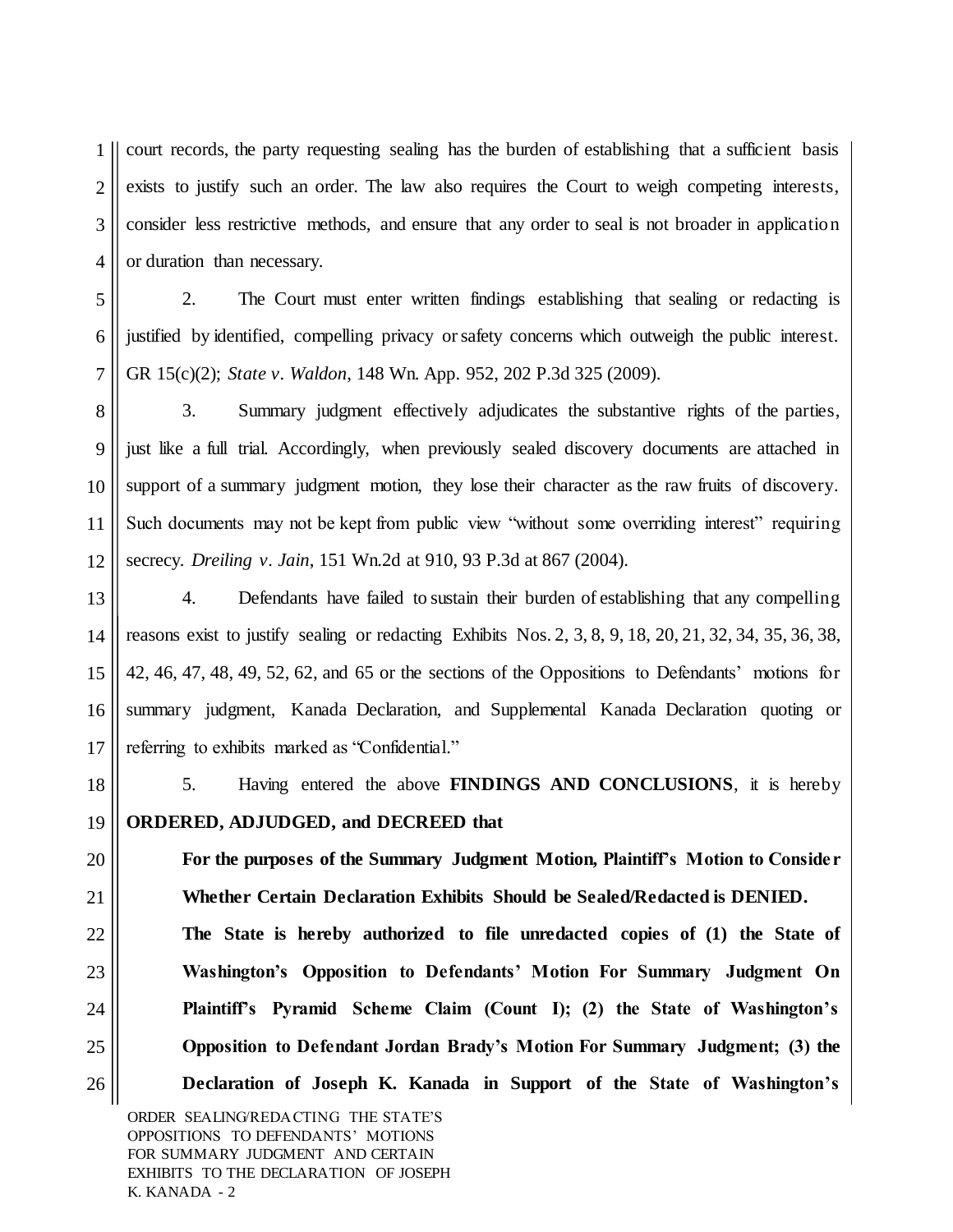|                | Oppositions to Defendants' Motion For Summary Judgment On Plaintiff's                 |  |  |
|----------------|---------------------------------------------------------------------------------------|--|--|
| $\overline{2}$ | Pyramid Scheme Claim (Count I) and Defendant Jordan Brady's Motion For                |  |  |
| 3              | Summary Judgment with the Clerk's Office and Exhibits 2, 3, 8, 9, 18, 20, 21, 32, 34, |  |  |
| $\overline{4}$ | 35, 36, 38, 42, 46, 47, 48, 49, 52, and 62 thereto; and (4) the Supplemental Kanada   |  |  |
| 5              | Declaration in Support of the State of Washington's Oppositions to Defendants'        |  |  |
| 6              | Motion For Summary Judgment On Plaintiff's Pyramid Scheme Claim (Count I)             |  |  |
| 7              | and Defendant Jordan Brady's Motion For Summary Judgment with the Clerk's             |  |  |
| 8              | Office and Exhibit 65 thereto, and no portion of those Declarations nor the           |  |  |
| 9              | accompanying Oppositions shall be sealed or redacted by the Clerk's Office.           |  |  |
| 10             |                                                                                       |  |  |
| 11             |                                                                                       |  |  |
| 12             |                                                                                       |  |  |
| 13             |                                                                                       |  |  |
| 14             | <b>JUDGE SUSAN AMINI</b>                                                              |  |  |
| 15             |                                                                                       |  |  |
| 16             |                                                                                       |  |  |
| 17             |                                                                                       |  |  |
| 18             |                                                                                       |  |  |
| 19             |                                                                                       |  |  |
| 20             |                                                                                       |  |  |
| 21             |                                                                                       |  |  |
| 22             |                                                                                       |  |  |
| 23             |                                                                                       |  |  |
| 24             |                                                                                       |  |  |
| 25             |                                                                                       |  |  |
| 26             |                                                                                       |  |  |
|                | ORDER SEALING/REDACTING THE STATE'S<br>OPPOSITIONS TO DEFENDANTS' MOTIONS             |  |  |

FOR SUMMARY JUDGMENT AND CERTAIN EXHIBITS TO THE DECLARATION OF JOSEPH K. KANADA - 3